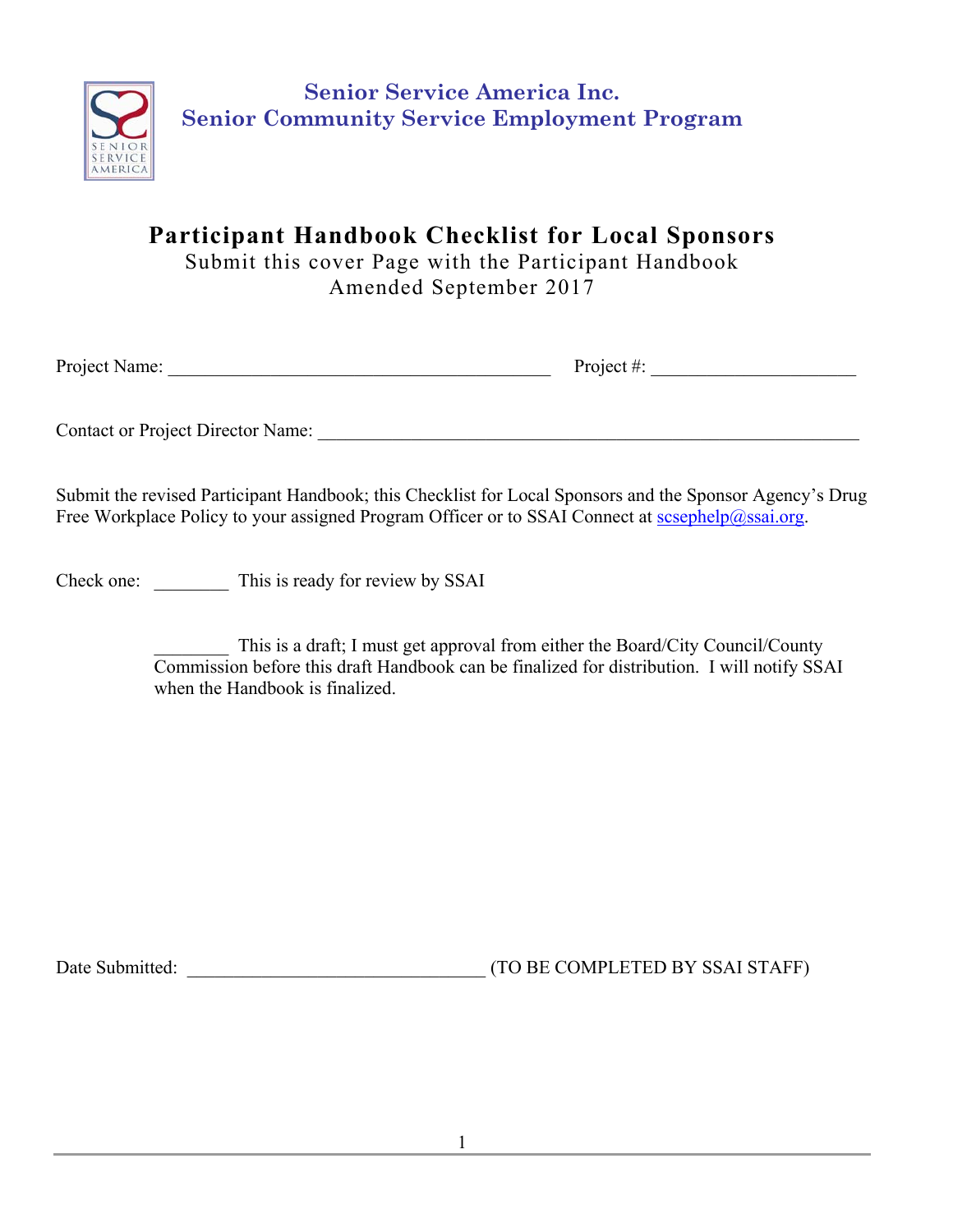| Minimally your SCSEP participant handbook must include the following: |                                                                                                                                                                                                                                                                                                                                                                                                                               |  |
|-----------------------------------------------------------------------|-------------------------------------------------------------------------------------------------------------------------------------------------------------------------------------------------------------------------------------------------------------------------------------------------------------------------------------------------------------------------------------------------------------------------------|--|
|                                                                       | <b>Mission and Purpose of the SCSEP Program</b>                                                                                                                                                                                                                                                                                                                                                                               |  |
|                                                                       | <b>Discrimination Policy</b>                                                                                                                                                                                                                                                                                                                                                                                                  |  |
|                                                                       | You must include your Drug Free Workplace Policy; the sponsor can reference the Drug<br>Free Workplace Policy in this handbook but you must provide SSAI with a copy for files.<br>You may fax or email separately if you cannot send it electronic. Email to your assigned<br>Program officer or SSAI Connect at 301-578-8989.                                                                                               |  |
|                                                                       | <b>Eligibility</b><br>Criteria<br><b>Documentation</b><br>Recertification                                                                                                                                                                                                                                                                                                                                                     |  |
|                                                                       | <b>Community Service Assignment and Rules of Conduct</b>                                                                                                                                                                                                                                                                                                                                                                      |  |
|                                                                       | <b>Assessment and Individual Employment Plan (IEP)</b>                                                                                                                                                                                                                                                                                                                                                                        |  |
|                                                                       | <b>Written Community Service Assignment Description</b>                                                                                                                                                                                                                                                                                                                                                                       |  |
|                                                                       | Host Agency Safety Procedures and Other Monitoring Host Agency Safety Procedures<br>and Other Monitoring<br>: Disaster Response and Recovery Plan referenced?<br>Yes<br>No                                                                                                                                                                                                                                                    |  |
|                                                                       | <b>Hours</b>                                                                                                                                                                                                                                                                                                                                                                                                                  |  |
|                                                                       | Participant Meetings (indicate the frequency of meetings; minimum of 2 per year<br>required)                                                                                                                                                                                                                                                                                                                                  |  |
|                                                                       | <b>Training</b>                                                                                                                                                                                                                                                                                                                                                                                                               |  |
|                                                                       | <b>Unsubsidized Jobs</b>                                                                                                                                                                                                                                                                                                                                                                                                      |  |
|                                                                       | Unsubsidized Placement Follow-ups (include signing the Release Form)                                                                                                                                                                                                                                                                                                                                                          |  |
|                                                                       | <b>Participant Performance Evaluations (optional)</b> If you do not conduct Performance<br>Evaluations, this section should be removed from the Handbook)                                                                                                                                                                                                                                                                     |  |
|                                                                       | <b>Changing Community Service Assignments</b> – make sure your policy is IEP based                                                                                                                                                                                                                                                                                                                                            |  |
|                                                                       | Four Year/48 Month Durational Limit of Participation in SCSEP                                                                                                                                                                                                                                                                                                                                                                 |  |
|                                                                       | Transition Assessment and IEP for participants approaching 4 year cap (including 12<br>month, 90 day and 30 day termination with exit date being the same as date participant<br>reaches 4 year limit; as well transitional assessment to be completed at 12 months before<br>the four year date and updated minimally at least 90 days and 30 days before the four<br><b>year date)</b> – make sure your policy is IEP based |  |
|                                                                       | Injury on Training Assignment – indicate how a Participant reports an injury and indicate<br>where the Workers' Compensation information is posted                                                                                                                                                                                                                                                                            |  |
|                                                                       | <b>Nepotism Prohibited at Host Agencies</b>                                                                                                                                                                                                                                                                                                                                                                                   |  |
|                                                                       | <b>Participant Records</b>                                                                                                                                                                                                                                                                                                                                                                                                    |  |
|                                                                       | <b>Payroll Distribution:</b><br><b>Wages</b><br>2                                                                                                                                                                                                                                                                                                                                                                             |  |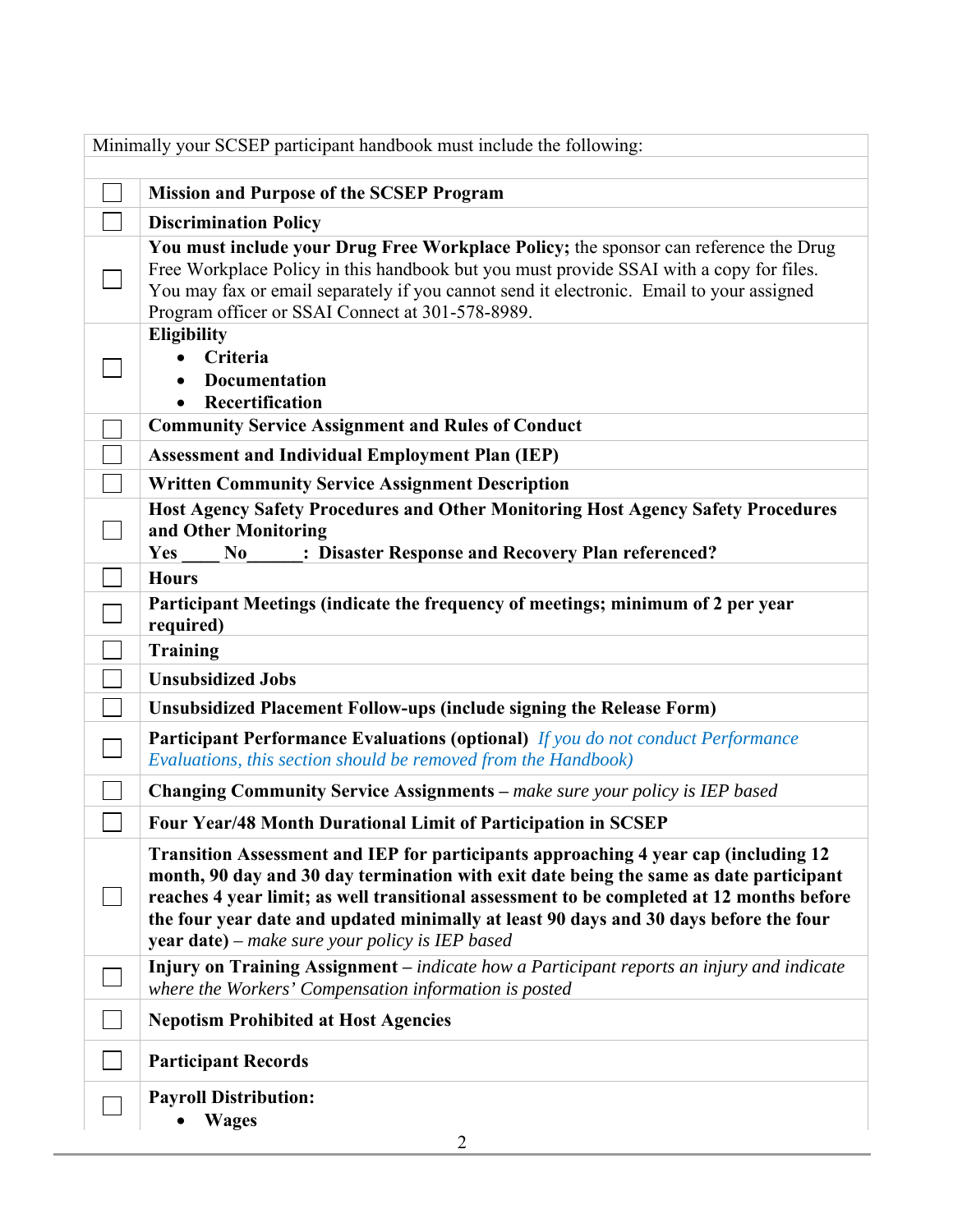|  | Time sheets (policy can include faxed as long as original timesheets are available<br>somewhere – consult with agency's auditors)              |  |  |
|--|------------------------------------------------------------------------------------------------------------------------------------------------|--|--|
|  | Pay schedule - customize to your agency's policy                                                                                               |  |  |
|  | <b>Distribution Methods - customize to your agency's policy</b>                                                                                |  |  |
|  | Designee - customize to your agency's policy                                                                                                   |  |  |
|  | <b>Direct Deposit - customize to your agency's policy</b>                                                                                      |  |  |
|  | <b>Fringe Benefits:</b>                                                                                                                        |  |  |
|  | <b>FICA</b>                                                                                                                                    |  |  |
|  | <b>Unemployment Insurance</b> (only if required by State Law, for SSAI this is NY only)                                                        |  |  |
|  | <b>Physical Examinations</b>                                                                                                                   |  |  |
|  | <b>Workers Compensation</b>                                                                                                                    |  |  |
|  | <b>Leave Time:</b>                                                                                                                             |  |  |
|  | Certain "lost" time                                                                                                                            |  |  |
|  | <b>Federal Holidays</b> (make up hours only, if the participant is scheduled to work on a                                                      |  |  |
|  | day the host agency is closed for a federal holiday)<br><b>Sick leave</b>                                                                      |  |  |
|  | <b>Inclement Weather and Disaster Closings (state your policy)</b>                                                                             |  |  |
|  | <b>Leave Without Pay</b> (Sponsors include the upper limits – such as 30 days, 60 days,)<br>$\bullet$                                          |  |  |
|  | <b>Jury Duty</b> (state the Sponsor's Policy)                                                                                                  |  |  |
|  |                                                                                                                                                |  |  |
|  | <b>Alternative Assignment</b>                                                                                                                  |  |  |
|  | <b>Transportation Reimbursement</b>                                                                                                            |  |  |
|  | <b>Supportive Services</b> $-$ (Sponsors need to insert the availability of supportive services that can<br>be made available to participants) |  |  |
|  | <b>Limits to Activities:</b>                                                                                                                   |  |  |
|  | <b>Political</b>                                                                                                                               |  |  |
|  |                                                                                                                                                |  |  |
|  | <b>Volunteering at Host Agencies</b>                                                                                                           |  |  |
|  | <b>Labor Practices-Maintenance of Effort</b>                                                                                                   |  |  |
|  | <b>Exiting SCSEP</b> - Voluntary Exits                                                                                                         |  |  |
|  | Disciplinary/Termination Procedures (include all 3 steps)                                                                                      |  |  |
|  | Other Reasons for Terminations (Participants may not be terminated until 30 calendar days                                                      |  |  |
|  | after you have been provided a written notice. Written notices of termination including the                                                    |  |  |
|  | reason for the action and appeal procedures must be given to the Participant if the sponsor                                                    |  |  |
|  | expects to terminate a participant from SCSEP. Participants have the right to appeal any                                                       |  |  |
|  | decision)                                                                                                                                      |  |  |
|  | <b>Termination for Cause</b><br>1.                                                                                                             |  |  |
|  | Termination for Individual Employment Plan Violation<br>2.                                                                                     |  |  |
|  | Termination for Income Eligibility (Participants are allowed to continue working at<br>3.                                                      |  |  |
|  | their Community Service Assignment until exited)                                                                                               |  |  |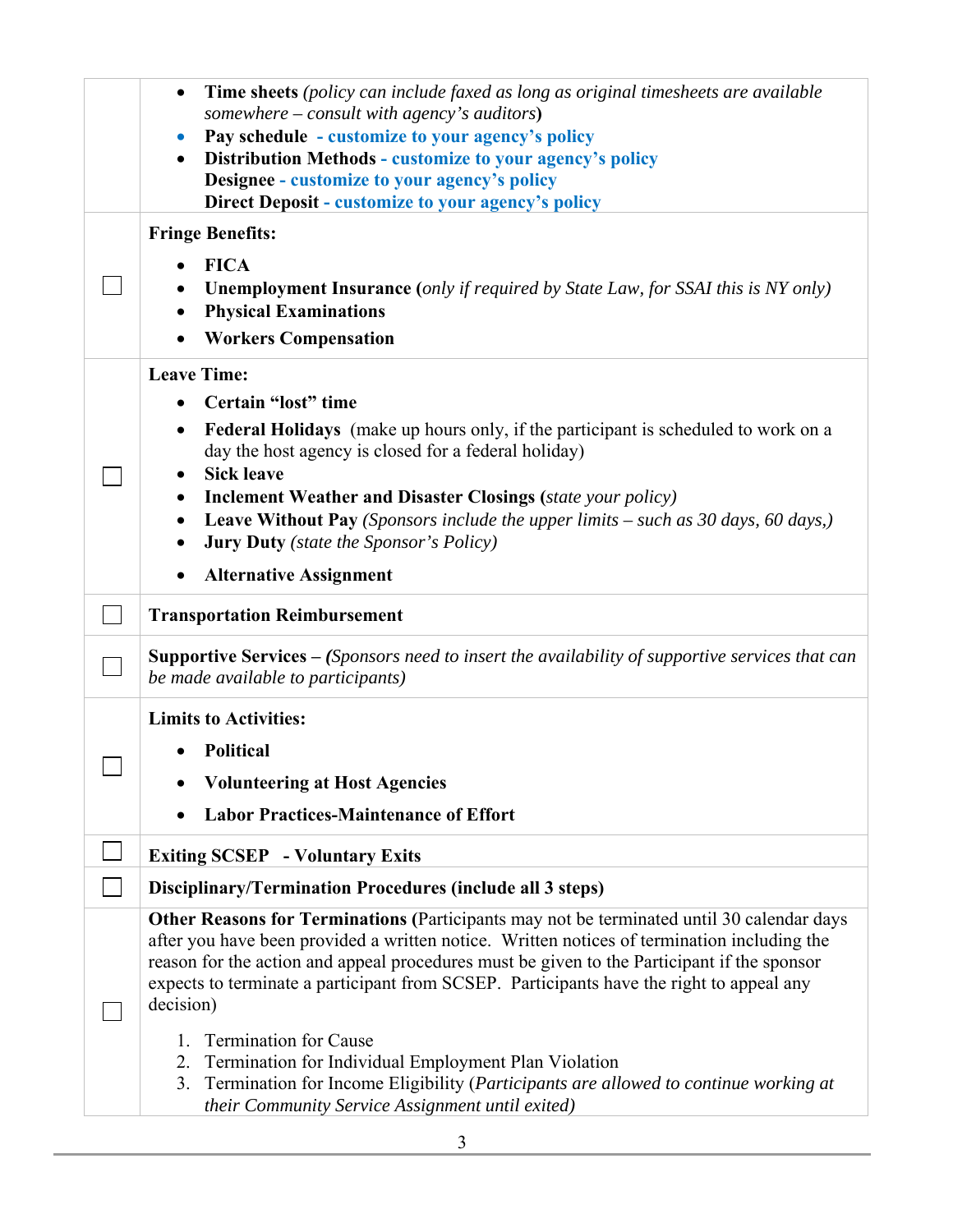| 4. Termination for Violation of Leave Without Pay (the project may call this Approved     |
|-------------------------------------------------------------------------------------------|
| <b>Break in Service</b> )                                                                 |
| 5. Termination for Reaching Durational Limit (Participants are allowed to continue        |
| working at their Community Service Assignment until exited)                               |
| 6. Termination Due to Program Ineligibility ( <i>Participants are allowed to continue</i> |
| working at their Community Service Assignment until exited)                               |
| 7. Termination Due to Becoming Employed While enrolled in SCSEP                           |
|                                                                                           |
|                                                                                           |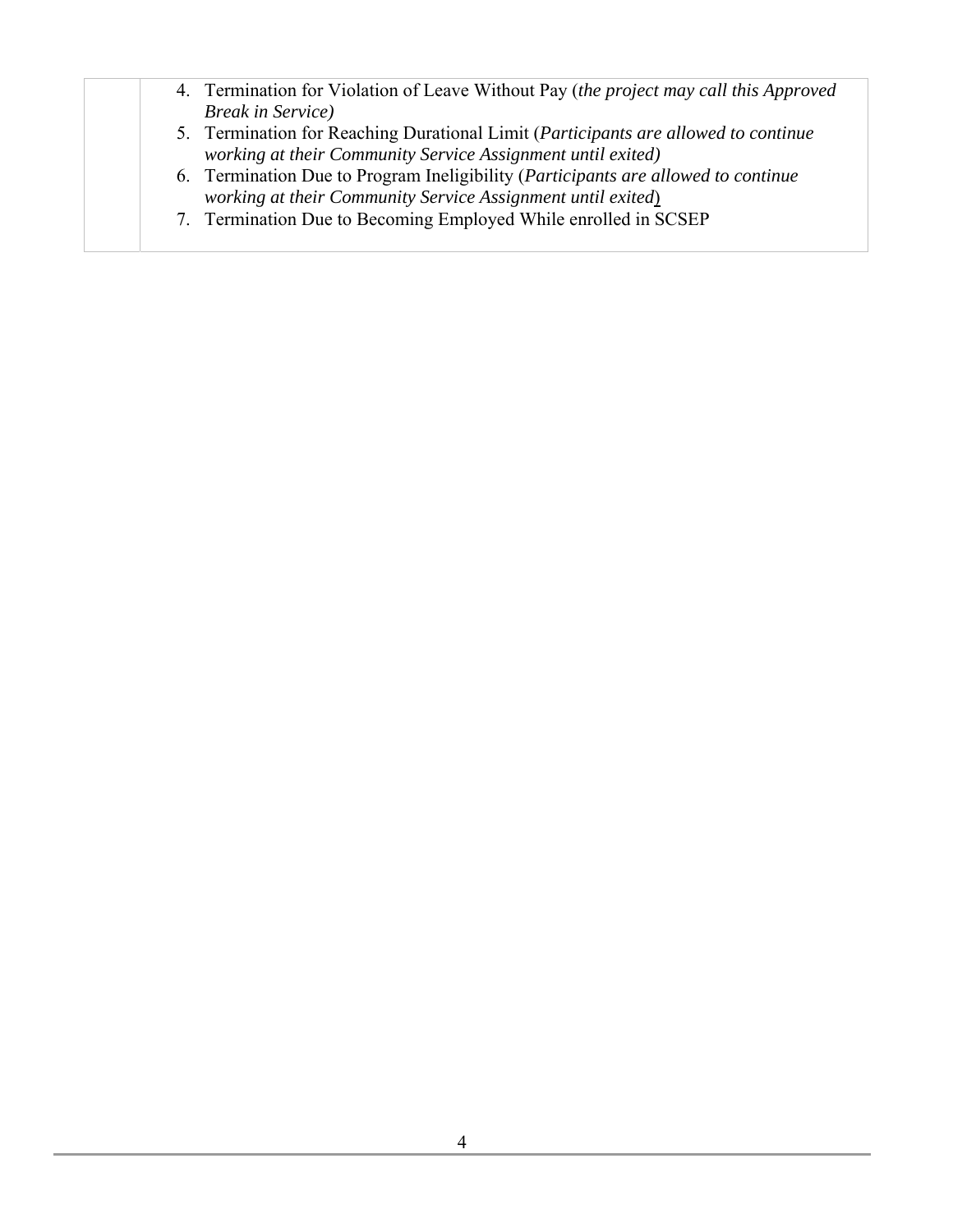**Grievance/Complaint Procedure** *(write out your specific procedure and be sure all steps can be addressed within 45 business days)* 

**Notification of Filing of Complaint required by Participant** - *The project sponsor must notify the SSAI SCSEP National Director and provide a copy of the complaint within seven business days.* 

## **Complaint Resolution/Grievance Procedure Steps**

- 1. Upon receipt of a written complaint, the project director, the participant who filed the complaint and the host agency supervisor, if appropriate, should seek promptly to resolve the differences in an informal conference.
- 2. A written statement outlining the result of the conference should be provided to all involved persons including the participant.
- 3. If the participant is not satisfied with the results of the informal conference, they have the right to appeal to an established complaint resolution committee or to the chief executive officer of the (Insert Sponsor Name) as provided for in this Participant Handbook
- 4. (Insert Sponsor Name) shall ensure the appeal is heard promptly.
- 5. The participant has the right to use the assistance of others at the hearing, to call witnesses and to question those involved in the complaint.
- 6. A written summary of the decisions made at the hearing must be provided promptly to all involved
- 7. The time limit of the complaint resolution procedure for each project sponsor is 45 business days, including the time for filing the appeal to SSAI.

**Adverse Action Against Participant -** the sponsor must notify the participant in writing of the reason or reasons for the action, and advise him or her of the complaint resolution procedures and of his or her right to appeal to SSAI's SCSEP National Director**.** 

# **Right to Appeal to Senior Service America, Inc. (SSAI)**

 $\Box$ 

Persons who are dissatisfied with a decision resulting from the project sponsor's complaint resolution procedure have the right to appeal to SSAI.

- 1. SSAI will send a letter to the participant acknowledging receipt of the compliant and will review the results of the complaint resolution procedure and may hold a hearing to gather additional information.
- 2. SSAI will affirm or amend the decision within 15 business days and provide the participant and (Insert Sponsor Name) a written copy of the decision stating that the decision is final, except if the participant appeals to the U.S. Department of Labor.